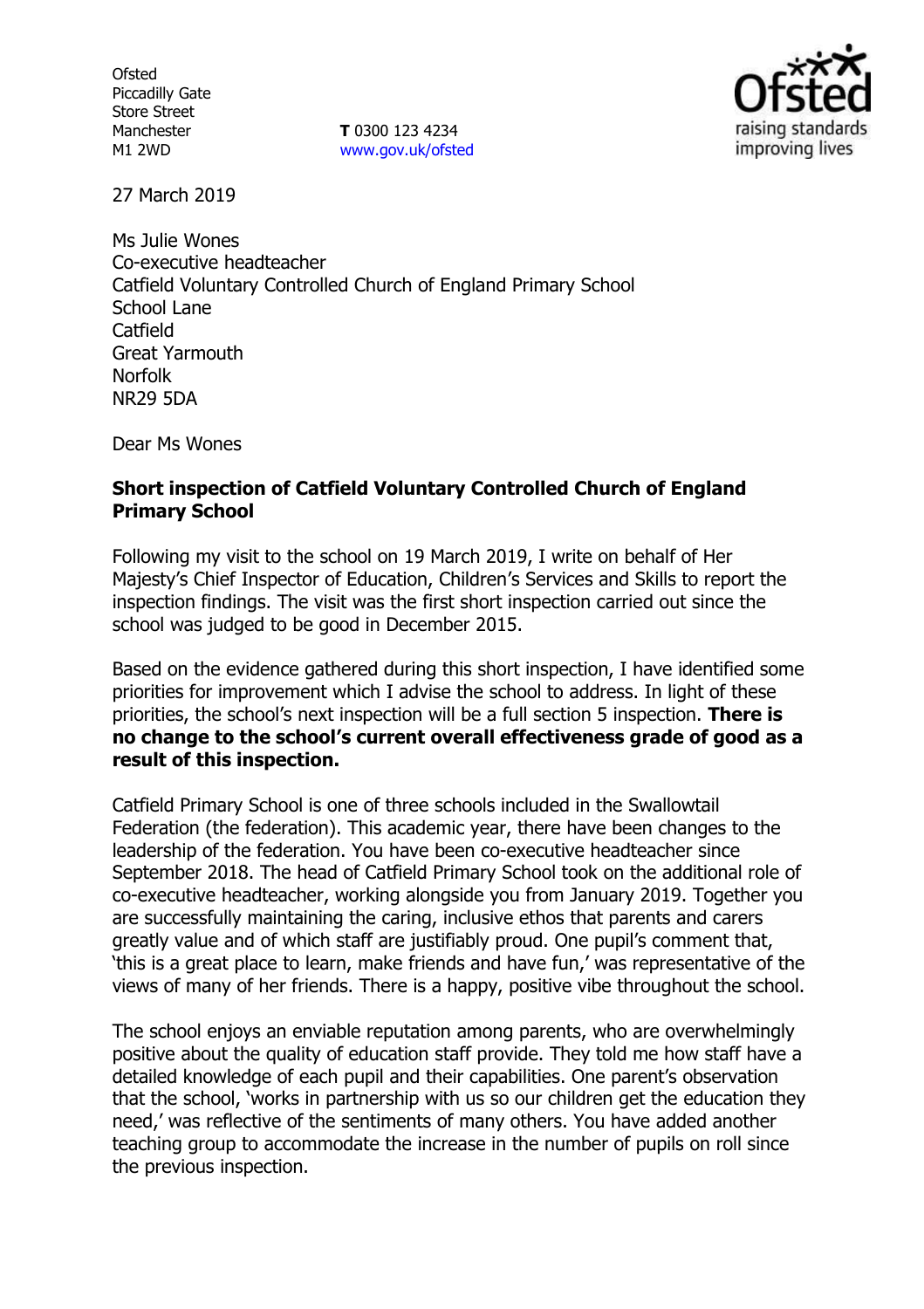

Pupils' good behaviour noted at the time of the previous inspection remains a strength of the school. Pupils are attentive in lessons and go about their work with good humoured enthusiasm. The routines and kind, thoughtful behaviour established in early years are evident in pupils' behaviour across all year groups.

You have a precise understanding of what the school does well and where further improvement is needed. You accurately identify that while pupils' attainment and progress are good or better within early years and key stage 1, this same consistency does not apply across key stage 2. You and your leaders know what action needs to be taken and are doing the right things to bring about improvements. However, you are correct in your judgement that the changes you have introduced need more time to be fully effective. Pupils do not yet securely build on the excellent start they make in early years and key stage 1 across key stage 2.

As part of your systematic approach to sustaining and improving the quality of education, you have rightly altered how subjects other than English and mathematics are planned and delivered. This is bearing fruit in key stage 1, where pupils make good progress across a range of subjects. The effectiveness with which the wider curriculum is implemented in the younger years is not yet replicated consistently across key stage 2. Where the curriculum is delivered well, such as in art, pupils produce high-quality work. Nevertheless, teachers' expectations of what pupils can achieve in subjects other than English and mathematics vary too widely.

After the previous inspection, leaders acted to successfully improve pupils' spelling, punctuation and grammar. However, following a fall in pupils' achievement in this area in 2018, you have adjusted the school's approach to teaching spelling, punctuation and grammar. Where teachers apply your preferred methods thoroughly, it has a considerable impact on improving pupils' confidence and accuracy in their written work. However, more needs to be done to ensure that all teachers consistently apply the school's new approach.

Staff and pupils are appreciative of the opportunities that being part of a wider federation affords them. For example, teachers welcome the chance to share teaching strategies and ideas with colleagues in other federation schools. Leaders also seek partnerships with schools further afield to deepen teachers' understanding of the standard of pupils' work that constitutes greater depth. The impact of this work is evident in the good quality of teaching, learning and assessment in key stage 1 and in aspects of key stage 2. Teachers create productive, harmonious classrooms in which pupils respond well to teachers' skilful questioning.

There is one governing body responsible for all three schools in the federation. Governors are conscientious, experienced and thorough in checking the quality of education. As a result, they have a clear grasp of the school's strengths and weaknesses.

Governors recognise where things are going well and challenge leaders, 'to build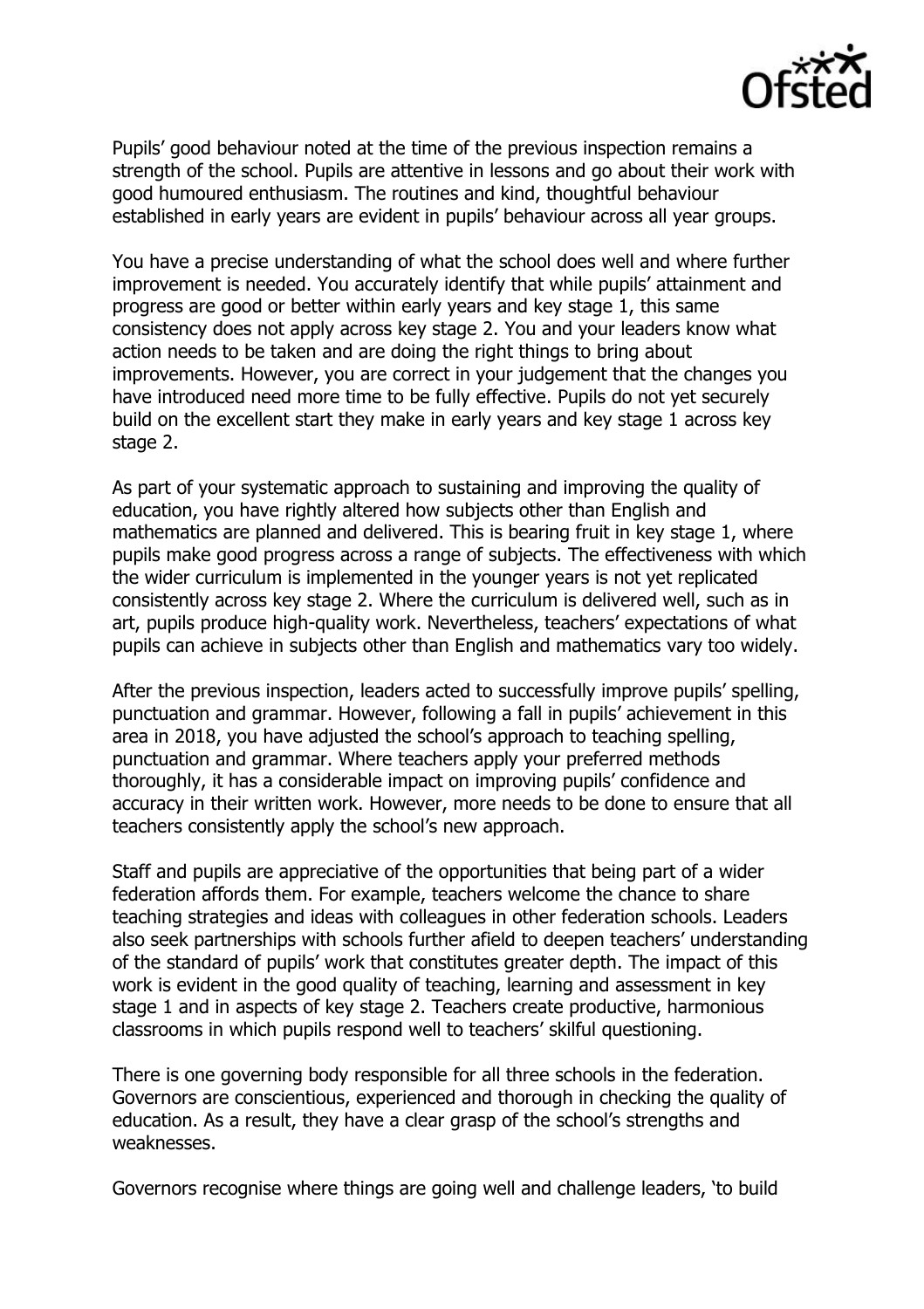

upon these successes'. The governing body is equally thorough in challenging leaders to bring about improvements where they are needed. Governors are diligent in carrying out their roles with regards to safeguarding.

# **Safeguarding is effective.**

Leaders, including governors, have ensured that the school's safeguarding systems are fit for purpose.

Staff are suitably trained and regularly updated in safeguarding matters. Leaders carry out random spot checks to ensure that adults' knowledge of the school's safeguarding processes is up to date. Consequently, staff understand that the smallest changes in a pupil's behaviour or appearance, 'could be an important part of the bigger picture of their well-being'. This vigilance and the shared belief that assuring pupils' well-being is everyone's responsibility contribute to the deep culture of safeguarding that exists at Catfield Primary School.

Pupils are safe and told me they feel safe. They confidently explained the strategies they use to assess risks in a variety of contexts, including when using the internet. Pupils also are well versed in what behaviour constitutes bullying and what does not. They gain this knowledge from your successful STOP ('several times on purpose') campaign. Pupils say that bullying is rare and any incidents are dealt with well by staff. Parents agree that the school deals well with bullying. Inspection evidence confirms this to be the case.

All parents who responded to Ofsted's online survey, Parent View, agree that their children are safe and well looked after. One parent's comment that, 'our children are greatly cared for,' was typical of the confidence others expressed in the care staff provide. Leaders' securely kept and detailed records demonstrate that pupils receive timely and proportionate help when it is needed.

Governors are diligent in ensuring that leaders carry out appropriate checks on staff working at the school. The record of these checks is accurate and well maintained.

## **Inspection findings**

- While numbers are very small in each year group, disadvantaged pupils' progress was lower than that of their classmates by the end of key stage 2 in 2018 in reading and mathematics, as had been the case in the previous year. The school educates higher proportions of pupils with special educational needs and/or disabilities (SEND) than is typical of the average primary school. Therefore, my first line of enquiry was to establish the progress these two groups of pupils make.
- In this small school, staff quickly identify each pupil's barriers to learning, needs and capabilities. You, as special educational needs coordinator (SENCo), make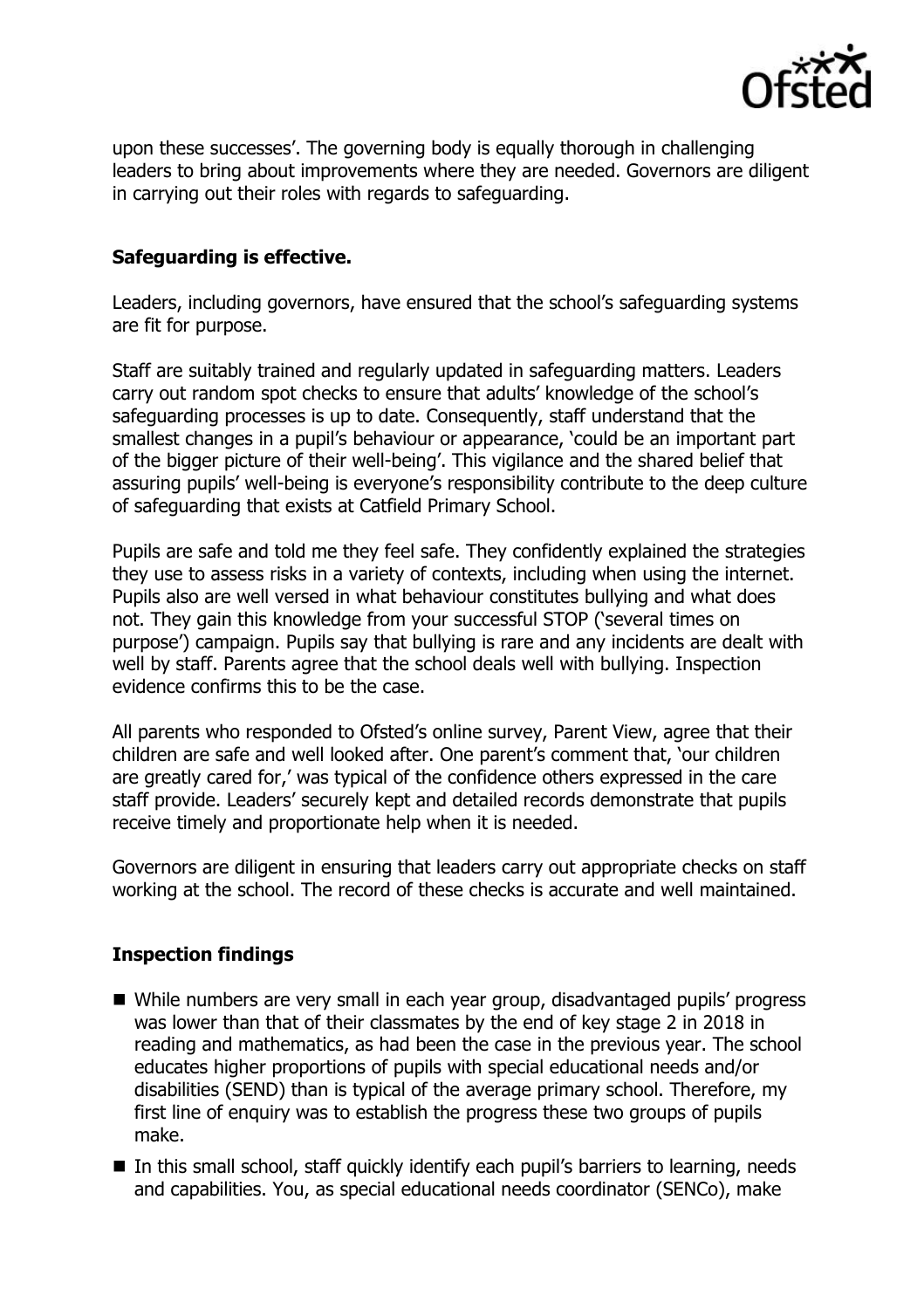

sure that each pupil receives appropriate support to help them in their social, emotional and academic development. Inspection evidence confirms that parents' confidence in your approach is well placed. One parent accurately noted that pupils, 'whatever their level of need, feel important, part of the school, not [left out] and not made to feel different'.

- You have put in place support to ensure that pupils are more able to recognise and manage their emotions and behaviour. This in turn leaves pupils well placed to succeed in their learning and they make good progress from often low starting points. Teaching assistants are appropriately skilled to carry out their roles very well. These adults have a detailed knowledge, and high expectations, of the pupils they help. With the support of teaching assistants, pupils who need additional guidance make good progress and become more independent and resilient in their learning.
- In 2018, the progress pupils made by the end of key stage 2 in reading and mathematics was lower than it was in writing. This had also been the case in 2017. Therefore, I wanted to see whether current pupils make good progress in reading and mathematics across key stage 2.
- On taking up your post, you identified that the quality of teaching, learning and assessment in mathematics needed to improve across key stage 2. You and your leaders are taking the right actions: training staff, supporting them to develop their teaching practice and checking on the impact of their work.
- Teachers know what is expected of them, for example in providing pupils with tasks that consolidate their mathematical knowledge and build on prior learning. Where teachers apply this approach well over time, pupils make good progress. Nevertheless, inspection evidence confirms your judgement that the quality of teaching of mathematics remains too irregular across key stage 2. As a consequence, pupils are not consistently making the progress of which they are capable. This is particularly true of pupils who are potentially high achievers.
- You have placed a considerable focus on developing pupils' vocabulary and love of reading. Because of this, leaders, teachers and pupils understand the central importance of reading. Pupils told me that they enjoy learning to read. They are increasingly self-assured in doing so.
- **Pupils read with appropriate expression, recognising and responding to** punctuation such as exclamation marks in their reading. They use their phonics knowledge well to read words that are unfamiliar to them. Pupils also use their increasing range of vocabulary to work out the meaning of these words in the context of the books they are studying. As a result, pupils are increasingly accomplished readers and mostly make good progress.
- **Pupils' attendance had fallen over the previous two years. School records** demonstrate that the number of pupils who do not attend school as often as they should had continued to rise in the first term of this academic year. Therefore, I wanted to establish what leaders have done to reverse this trend of falling pupil attendance.
- You have taken decisive, effective action to bring about improvements in pupils'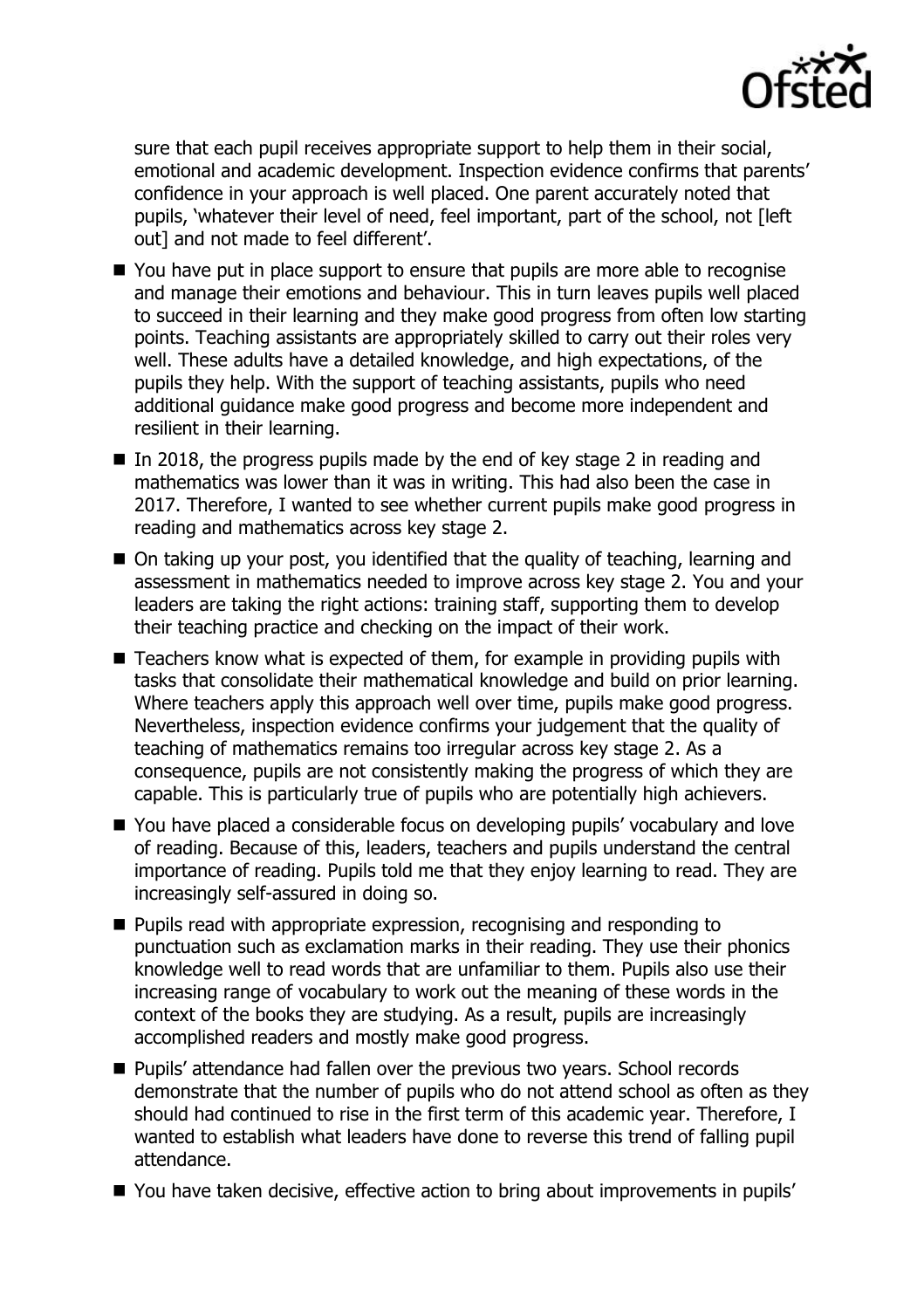

attendance. You have sought the advice of the local authority to assist you in this work. Rightly, in your regular newsletters, you are communicating clearly to parents the importance of pupils' high attendance. Where a pupil's level of attendance falls and is a cause for concern, you and your leaders work closely with them and their family. As a result, the number of pupils who do not attend as often as they should do has fallen dramatically since the start of 2019. Correctly, you continue to work with the small number of pupils for whom low attendance remains a concern.

# **Next steps for the school**

Leaders and those responsible for governance should ensure that:

- $\blacksquare$  teachers consistently and effectively apply the school's new approach to teaching spelling, punctuation and grammar
- $\blacksquare$  the quality of teaching, learning and assessment of mathematics improves across key stage 2
- $\blacksquare$  teachers have high expectations of what pupils can achieve, and implement the curriculum in subjects other than English and mathematics consistently well across key stage 2.

I am copying this letter to the chair of the governing body, the director of education for the Diocese of Norwich, the regional schools commissioner and the director of children's services for Norfolk. This letter will be published on the Ofsted website.

Yours sincerely

John Lucas **Her Majesty's Inspector**

## **Information about the inspection**

I met with both co-executive headteachers to discuss the key lines of enquiry for this inspection. I also held meetings with: the school secretary; all teachers and teaching assistants in school on the day of inspection; and the chair of the governing body, along with two other governors.

Together with you, I visited each classroom to observe pupils in their learning. Both co-executive headteachers and I also carried out a scrutiny of pupils' work. I met with two groups of pupils and heard others read. I also spoke with pupils informally in lessons and at playtime.

I considered the views expressed in 35 responses to Ofsted's online survey, Parent